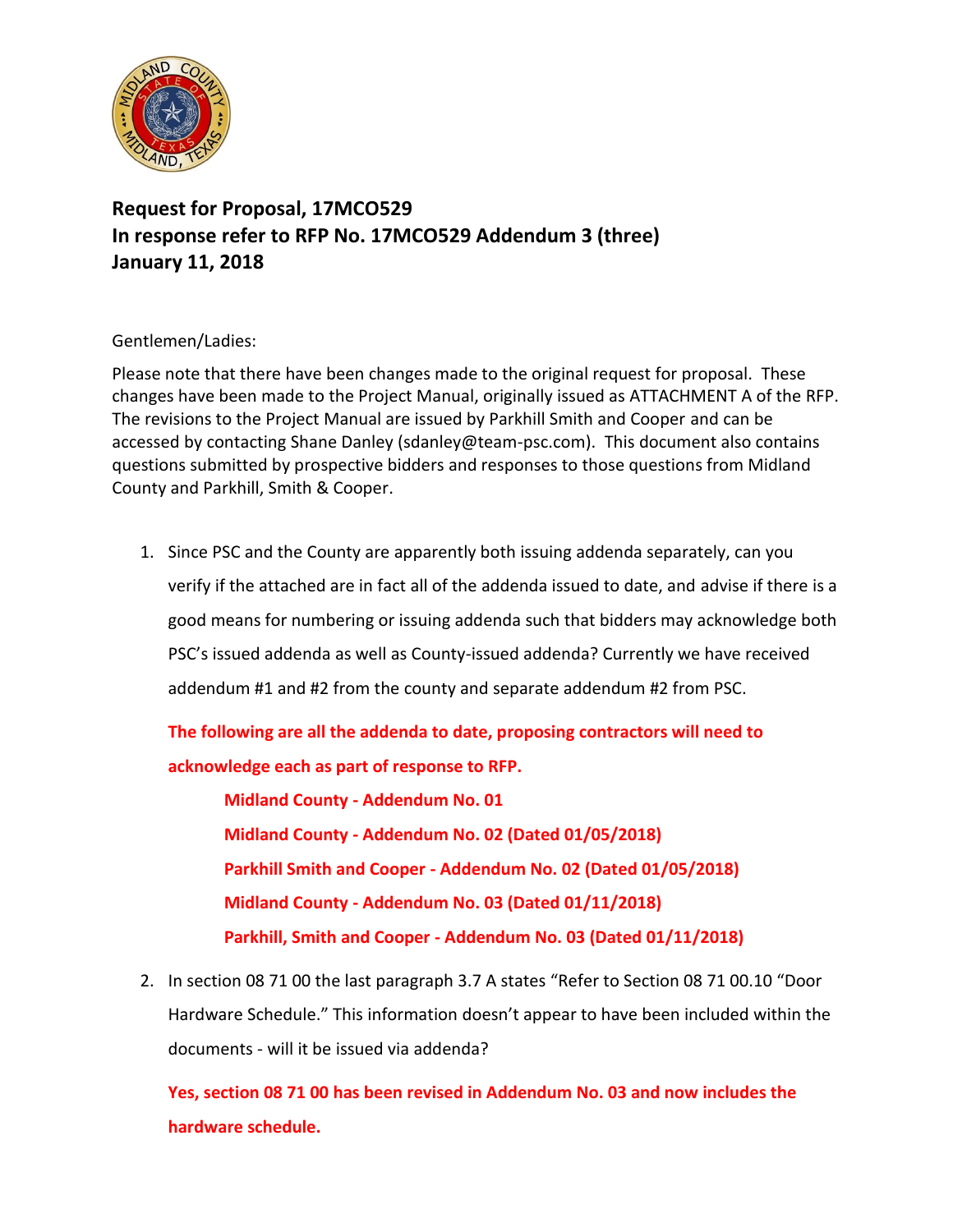3. Looking at page A-501 Elevation C3, C4 and C5 are sides of these items P-Lam covered? It seems to allude to that on elevation C5.

**Millwork portions of these sections are PLAM covered on all exposed faces; additional notes added in Addendum No. 03.**

4. Is there going to be a hardware schedule?

**Yes, section 08 71 00 has been revised in Addendum No. 03 and now includes the hardware schedule.**

5. We need a part number for the power poles. We also need the length of the power poles.

**Power pole specifications added to E-121 and E-122 as part of Addendum No. 03; contractor shall verify length.**

6. Is there and asbestos report for this project?

**Yes.**

7. If found, is the owner responsible for the abatement?

**Abatement has occurred previously and we do not expect any to be encountered but contractor should notify architect if any is found.**

8. Where is the hardware schedule for this project?

**Section 08 71 00 has been revised in Addendum No. 03 and now includes the hardware schedule.**

9. On print# A-212, Item B 5 Interior Elevations the print references Dwg# A-501 A 5 & A 4 is Laminate & A5 is Quartz which one do you prefer.

**Solid Surface for all countertops, details have been updated by Addendum No. 02.**

10. On print# A-211 Items A1 & D1 there is not a reference to a Detail.

**Both references can be found on A-102, A1 has been removed from scope as part of Addendum No. 02.**